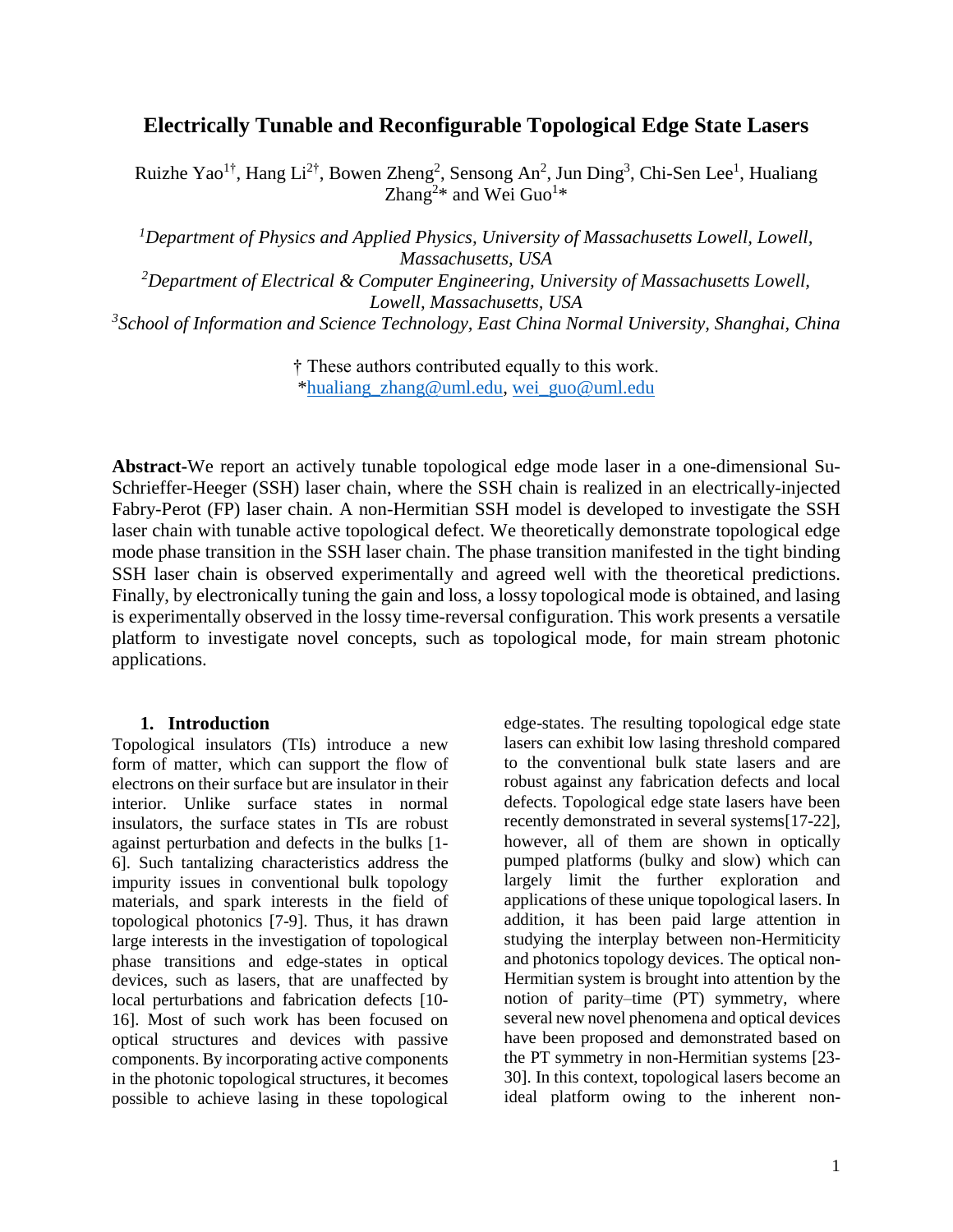Hermiticity in laser structures. In this report, we demonstrate lasing in topological edge state in one-dimensional Su-Schrieffer-Heeger (SSH) Fabry-Perot (FP) laser chain, which contains gain and loss waveguides and an active gain topological defect. The active topological defect is employed to enhance the density of state (DOS) of the topological edge state and ensure lasing at the lowest threshold compared to other bulk modes. Phase transition between the topological edge state and bulk state lasing is shown experimentally. Finally, by electrically tuning the gain and loss in the SSH laser chain, the new configuration is a time-reversal of the original one and the topological defect mode becomes a lossy mode, and, by increasing the gain, lasing is also obtained in the SSH chain in the timereversal configurations.

#### **2. Topological Laser Design**

To achieve a photonics topological edge mode laser, we design a photonics topological insulator structure consisting of 7 pairs of coupled Fabry-Perot (FP) waveguide SSH dimers. Figure 1(a) shows the schematic of the dimer chain, where *C*<sup>1</sup> and *C*<sup>2</sup> represent the coupling efficiency between the gain (orange) and loss (blue) waveguides, and  $C_1 > C_2$ . The trivial and non-trivial topological states are achieved by strong and weak coupling in the dimers consisting of gain and loss, respectively. A topological defect in the chain is introduced by removing the loss waveguide in the middle dimer  $(4<sup>th</sup> pair)$ . As a result, the designed active SSH chain consists of 13 coupled ridge waveguide lasers with the width of 3  $\mu$ m. The laser active region is composed of 7-layer InAs quantum-dots (QDs) sandwiched between Al*0.4*Ga*0.6*As cladding layers. Figure 1(b) shows the heterostructures of the InAs QD lasers grown by molecular beam epitaxy (MBE) system. In the laser chain, the top p+-GaAs contact layer and p-Al*0.4*Ga*0.6*As cladding layer are etched for electrical isolation between each waveguide. The coupling strengths,  $C_1$  and  $C_2$ , in the dimers are controlled by the width of the isolation trenches, 1 µm and 2 µm, respectively. All the gain and loss waveguides are interconnected allowing simultaneous and fully electronic control of all the gain and loss waveguides.



FIG. 1: (a) Schematic of the dimer chain, where  $C_1$  and  $C_2$  represent the coupling efficiency between the gain (orange) and loss (blue) waveguides, and  $C_1 > C_2$ . (b) heterostructures of the InAs QD lasers grown by molecular beam epitaxy.

#### **3. Non-Hermitian SSH Model**

A one-dimensional SSH model is first employed to investigate the passive Hermitian dimer chain without gain and loss [31]. The SSH model studies two sites per unit cell with different coupling efficiency  $C_1$  and  $C_2$ . It is well understood that, in SSH mode, the edge states depend on the configuration of the unit cell. The edge state exists only when the smaller coupling,  $C_2$ , is located at the edges [31, 32]. In contrast, there is no edge state if the chain is terminated by a dimer with larger coupling efficiency,  $C_1$ . These two different scenarios can be identified by the winding number in Brillouin zone (BZ) SSH model  $^{[33]}\cdot$ 

$$
W_h = \frac{1}{2\pi} \int_{BZ} dk \frac{\partial \psi(k)}{\partial k} \tag{1}
$$

where k is the Bloch wavenumber within the first BZ, and the winding number is corresponding to the Zak phase ( $\psi$ <sub>ZAK</sub>) divided by  $\pi$  [34]. It has been shown that, when *Wh*=1, the system exhibits trivial topological phase without edge states, in contrast, if  $W_h=0$ , the system transits into nontrivial topological phase with two edge states presented [35]. As a result, in the explored topological configuration, the defect waveguide,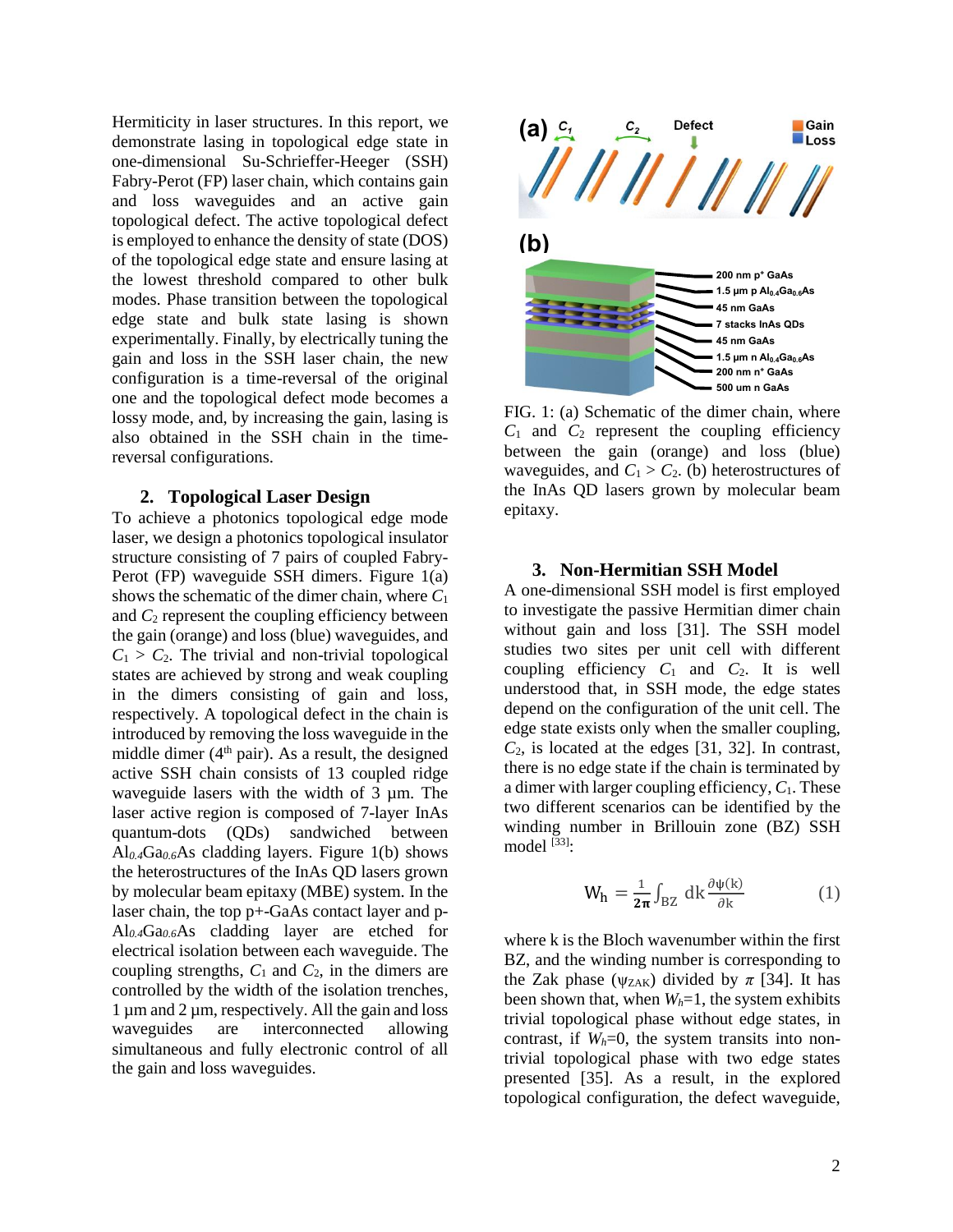4 th pair dimer with gain waveguide only, is located at an interface between two structures that have different topological invariants,  $W_h = 0$ , 1. Thus, there must be a topological interface state residing at zero energy at the defect waveguide. Szameit *et. al.* has already investigated such topological waveguide configuration containing passive components and shown the topological edge mode appearing in the center defect while preserving the PT symmetry [36]. In this work, we employ the dimer chain containing gain and loss and an active, gain, defect to achieve topological laser. It has been argued that, if an active defect is introduced, the topological edge state can be enhanced by supplementing the topological protection with non-Hermitian symmetries [37]. In this context, a non-Hermitian SSH model is employed to explore the density of state (DOS) of the topologically zero energy mode (see supplemental information). As shown in Figure 2, the DOS of the zero-energy mode is largely enhanced by including an active defect compared to the passive defect case. It is worth noting that the DOS enhancement can be obtained not only with the active defect but also with an absorptive lossy defect due to the symmetry of the Hamiltonian [37].



FIG. 2: Density of state (DOS) of the topologically zero energy mode without (a) and with (b) active defect, the DOS of the zero-energy mode is largely enhanced by including an active defect compared to the passive defect case.

In addition, it is also of large interests to investigate the PT symmetry in the proposed gain/loss non-Hermitian SSH system. As discussed by Szameit *et. al.* [36], the PT symmetry is always preserved in the passive dimer chain with a neutral defect [36]. In our case, the active gain defect explicitly breaks the PT symmetry, preventing the Hamiltonian from commuting with the PT operators,  $[PT, H] \neq 0$ . As shown in Figure 2, the topologically induced property can further enhance the mode competition. The topological defect state is predominately located in the gain defect waveguides and is isolated from loss waveguides affecting all other modes in the system, which can reduce the lasing thresholds of the topological mode, even in presence of structural disorder. Figure 3 shows the eigenvalue diagrams and corresponding optical field distributions at different gain, *g*, values, where a dimensionless variable  $\gamma = g/C_I$  is defined in this work. It is found that the edge mode exhibits complex eigenvalues, with gain, as long as the system gain is non-zero and all the optical field are predominately located in the defect gain waveguide in the SSH system and symmetrically distributed around the defect waveguide. By increasing the gain, other bulk modes show complex eigenvalue, shown in the Figure 3(b) and 3(c). The dynamics of the proposed SSH laser is theoretically investigated. As shown in Figure 3(d), in phase I, only the edge mode exhibits complex eigenvalue with gain, and the SSH laser chain is lasing at single topological mode. The corresponding dispersion relation of the lasing edge mode and optical field distribution are plotted in Figure 3(a). By increasing the gain, in phase II, one trivial bulk mode is transited into a phase with complex eigenvalue and starts to lase alongside with edge mode. Figure 3(b) shows the dispersion relation of the lasing edge mode with complex eigenvalue and the corresponding optical field distribution of the lasing bulk mode. Finally, with further increase of the gain, other bulk modes show complex eigenvalues and the gains of these bulk modes are comparable with the edge mode. Therefore, the edge mode becomes less dominant and this in turn results in a more uniform mode intensity profile across the SSH chain under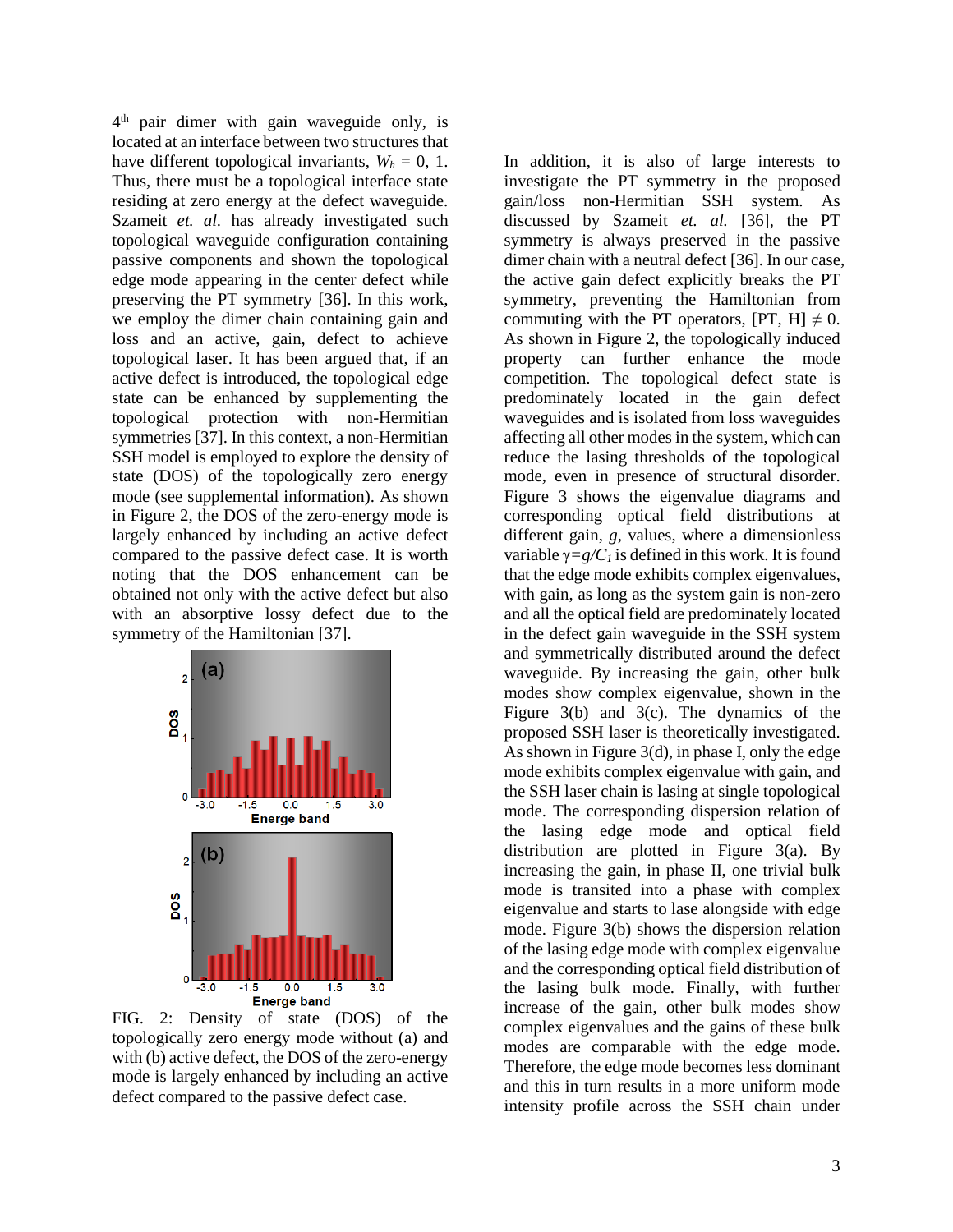investigation. The dispersion relation and optical field distribution of the second bulk mode under this case are shown in Figure 3(c).



FIG 3: Complex eigenvalue diagram of the SSH laser chain in Phase I (a), II (b) and III (c); the insets below show the corresponding optical intensity distributions from theoretical predication; (d) Phase diagram of the complex SSH chain.

Finally, Figure 4(a) plots the band diagram of topological system with neither gain nor loss. It is clearly seen that the system has a topological band gap with a protected edge state at  $k = \pi$ , while other zero energy state in the band gap at *k*  $\neq \pi$  are trivial modes due to the odd number of sites in the system [38]. In addition, Figure 4(b) shows the evolution of complex eigenvalues with the  $\gamma$  varied from 0.1 (blue dots) to 0.3 (red dots). It is found that when the system gain level is increased the gain increment of the topological mode is ~10 times the ones of trivial modes. This different mode evolution behavior explicitly shows the mode selection between the non-Hermitian topological mode and trivial bulk modes.



FIG 4: (a) Band diagram of topological system with neither gain nor loss. It is clearly seen that the system has its topological properties without the presence of gain. (b) Evolution of complex eigenvalues with the  $\gamma$  varied from 0.1 (blue dots) to 0.3 (red dots). It is found that when the system gain level is increased the gain increment of the topological mode is  $\sim$ 10 times the ones of trivial modes.

### **4. Results**

In the experimental demonstration, the gain/loss SSH chain is achieved by electrically biasing the gain and loss waveguides at different levels. The bias current of the loss waveguides is maintained at 0 mA, which corresponds to a loss of  $\sim$  35 cm <sup>1</sup> in the loss waveguide, and the gain waveguide bias current is varied from 0 to 1000 mA to electrically tune the gain in the gain waveguides. Figure 5 shows the light-current (L-I) characteristic of the SSH coupled waveguide laser chain. It is observed that the lasing threshold current is  $\sim 600$  mA. The inset shows the electroluminescence (EL) spectrum of the laser chain. The lasing wavelength at 1.32 µm is obtained.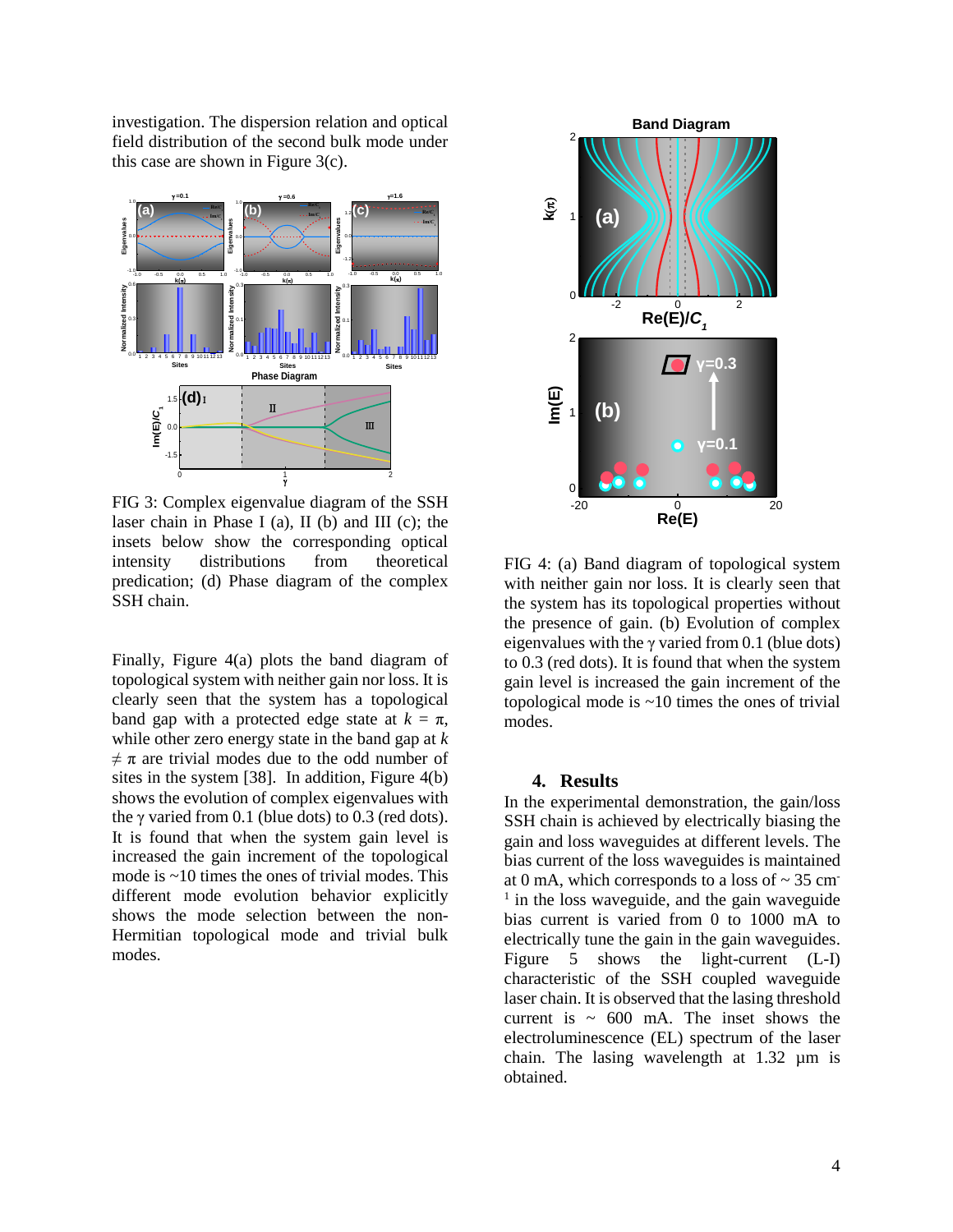

FIG 5: Light-current (L-I) characteristic of the SSH laser chain. It is observed that the lasing threshold current is  $\sim$  600 mA. Inset: Electroluminescence (EL) spectrum of the laser chain. The lasing wavelength at 1.32 µm is obtained

The near-field pattern of the SSH laser chain is measured to investigate the dynamics of the topological mode lasing and mode selections (see supplemental information). Shown in Figure 6, the near-field patterns from the laser chain are measured at various gain bias currents. When the gain bias current is small, 630 mA, the SSH laser chain only lases at the topological mode in the center defect and the mode profile exhibits intensity maximum at the center defect. When the bias current is increased to 700 mA, the first trivial bulk mode obtains enough gain and transits to lasing mode, while the topological mode is still dominating in the near-field profile. The SSH laser system evolves to phase II. With further increment of the bias current to 770 mA, more trivial bulk modes start to obtain enough gain and eventually transform to lasing modes, which leads to a more uniform near-field profile across the laser chain, and the system is transited into phase III. The experimental observation shows clear phase transitions of the topological mode laser and agrees well with the theoretical predications, Figure 3(d).



FIG 6: Near-field patterns measured at various gain bias currents. When the gain bias current is small, 630 mA (a), the SSH laser chain only lases at the topological mode in the center defect and the mode profile exhibits intensity maximum at the center defect, site 7. When the bias current is increased to 700 mA (b), the first trivial bulk mode obtains enough gain and transits to lasing mode, while the topological mode is still dominating in the near-field profile. The SSH laser system evolves to phase II. With further increment of the bias current to 770 mA (c), more trivial bulk modes start to obtain enough gain and eventually transform to lasing modes, which leads to a more uniform near-field profile across the laser chain, and the system is transited into phase III.

Finally, we also investigate a topological configuration with a lossy topological defect in the SSH chain. In the experiment, owing to the versatility of the invented electrically injected system, the lossy topological defect is simply achieved by interchanging the gain and loss waveguide bias conditions. The resulting Hamiltonian in the new configuration is equivalent to applying the time-reversal operator to the Hamiltonian of the original system. This new configuration still features the same topological configuration as in the case discussed before, but now with a lossy defect at the topological interface (see supplemental information). The corresponding dispersion relations and phase diagram show that the topological mode exhibits net loss at small gain and lasing is prohibited in Phase I (see supplemental information). With the increment of system gain level, both the topological and bulk modes start to obtain gain, and lasing of topological and bulk modes occurs in Phase II. Figure 7(a) shows the lasing optical field distribution of the topological mode and bulk mode at  $|\gamma|=1.2$ . It is worth noting that at higher gain, unlike in the previous configuration, the topological mode profile exhibits minimums at the center defect waveguide sites. This can be clearly seen from the topological mode profile evolution at different gain levels (see supplemental information). The lossy topological configuration is also demonstrated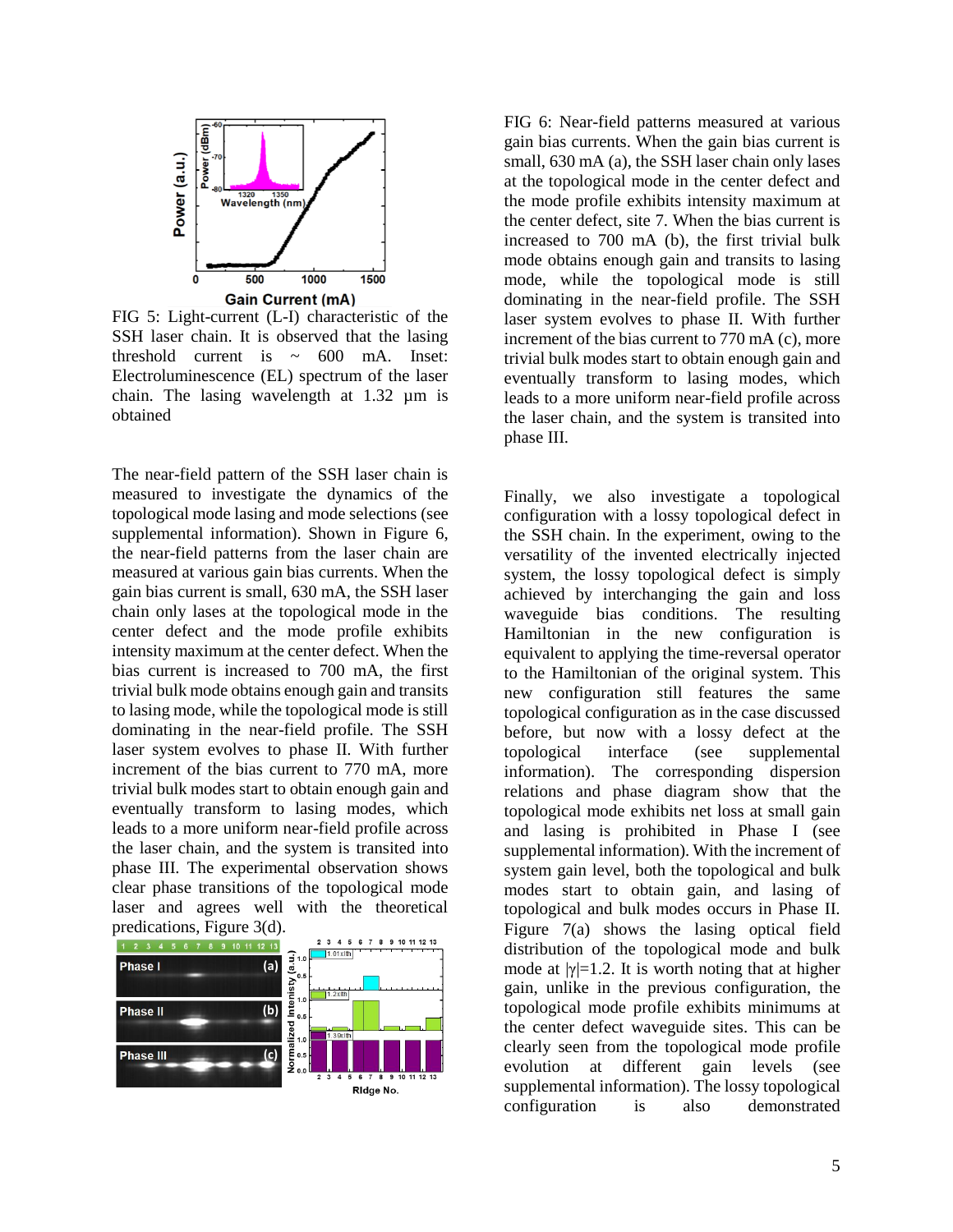experimentally, and the corresponding near-field patterns are measured. Shown in Figure 7(b), instead of lasing at single topological mode, both topological and bulk modes lase at the same time and the measured near-field pattern represents the superposition of these modes. The near-field pattern of the original gain defect topological laser at higher gain is shown as well to illustrate the relative position of each site. The lasing threshold current of the lossy topological defect configuration is ~700 mA obtained from the L-I measurement. The higher lasing threshold compared to the gain defect topological laser is due to that the lasing can only occur at Phase II instead of Phase I in this case. Finally, it is worth nothing that, in addition to the demonstration of the reconfigurability of the topological SSH chain, the lossy topological defect configuration is of interests for applications such as optical modulators and detectors, where the enhanced absorption, in Phase I, is beneficial.



FIG 7: (a) Optical field distribution of topological mode and bulk mode; (b) near-field characteristics of the gain and lossy defect topological lasers.

#### **5. Conclusion**

In summary, we have demonstrated an electrically-injected topological edge mode laser in a SSH chain with an active gain defect. The explored laser system is described by non-Hermitian SSH model. Phase transitions between lasing of topological and bulk modes are observed. The reconfiguration of the system into a lossy defect topological laser is also

investigated theoretically and experimentally. The experimental results are in good agreement with theoretical predictions. This work demonstrates a versatile electrically tunable platform and provides new perspectives in understanding some of the fundamentals in non-Hermitian topological systems.

## **6. Acknowledgements**

R.Y. and W.G. acknowledge funding support from Massachusetts Clean Energy program. H.L., B.Z., S.A., and H.Z. gratefully thank funding support provided by NSF under award CMMI-1661749. The authors also acknowledge fabrication facility support by the Harvard University Center for Nanoscale Systems funded by the National Science Foundation under award 0335765.

## **7. Author contributions**

W.G. and H.Z. conceived the ideas. R.Y. and C.S.L. contributed to the growth and fabrication the devices. R.Y. and H.L. performed device characterizations. H.L. modeled the device. H.L., R.Y., B.Z., S.A., J.D., H.Z., and W.G. analyzed the experimental data. W.G. and H.Z. supervised and coordinated the project. H.L., R.Y., H.Z., and W.G. wrote the manuscript. All authors contributed to technical discussions regarding this work.

## **8. Competing financial interests**

The authors declare no competing financial interests.

## **9. References**

[1] X.-L. Qi, T.L. Hughes, S.-C. Zhang, Topological field theory of time-reversal invariant insulators, Physical Review B, 78 (2008) 195424.

[2] L. Fu, C.L. Kane, Topological insulators with inversion symmetry, Physical Review B, 76 (2007) 045302.

[3] M. König, S. Wiedmann, C. Brüne, A. Roth, H. Buhmann, L.W. Molenkamp, X.-L.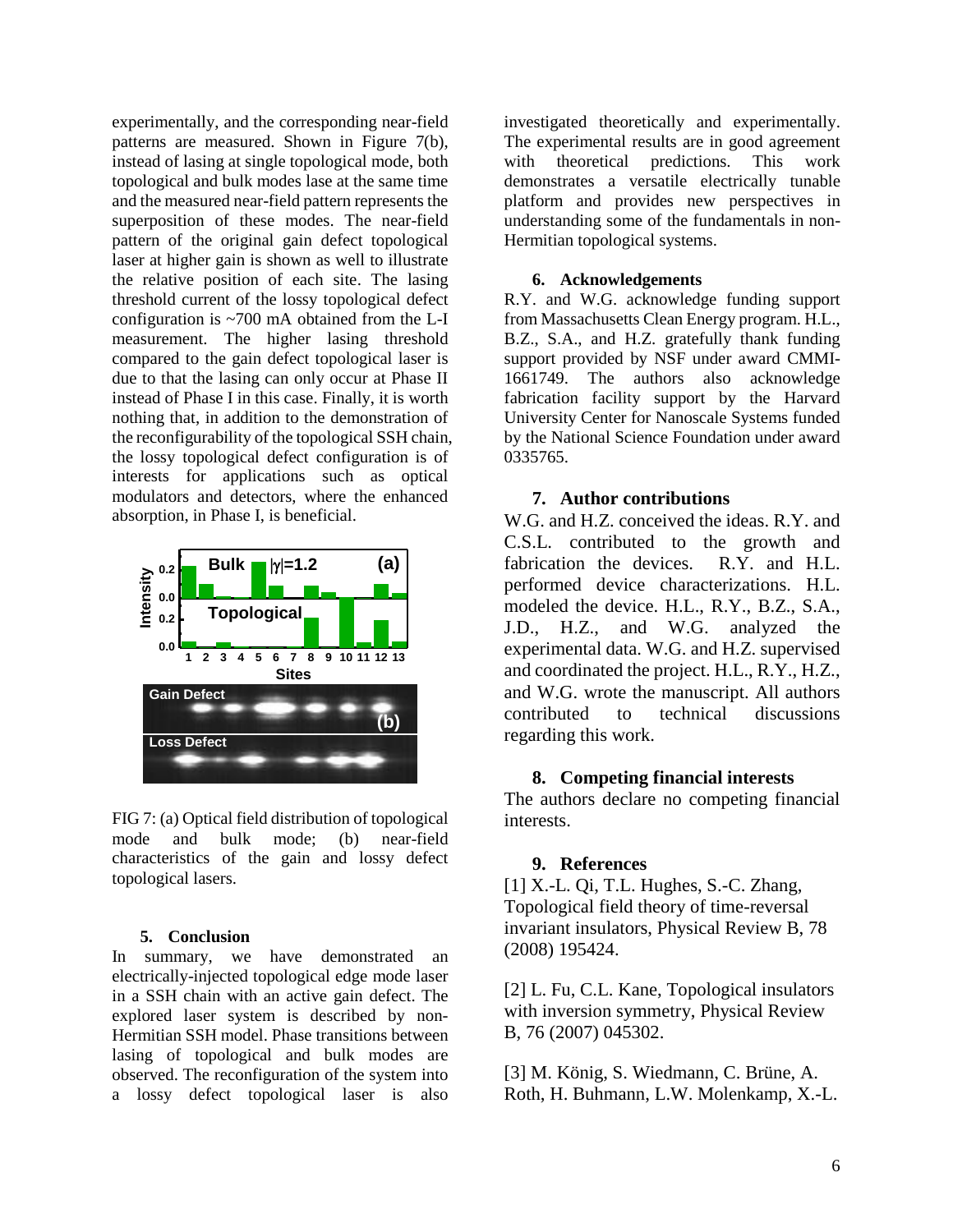Qi, S.-C. Zhang, Quantum Spin Hall Insulator State in HgTe Quantum Wells, Science, 318 (2007) 766.

[4] D. Hsieh, D. Qian, L. Wray, Y. Xia, Y.S. Hor, R.J. Cava, M.Z. Hasan, A topological Dirac insulator in a quantum spin Hall phase, Nature, 452 (2008) 970.

[5] M.Z. Hasan, C.L. Kane, Colloquium: Topological insulators, Reviews of Modern Physics, 82 (2010) 3045-3067.

[6] D. Hsieh, Y. Xia, D. Qian, L. Wray, F. Meier, J.H. Dil, J. Osterwalder, L. Patthey, A.V. Fedorov, H. Lin, A. Bansil, D. Grauer, Y.S. Hor, R.J. Cava, M.Z. Hasan, Observation of Time-Reversal-Protected Single-Dirac-Cone Topological-Insulator States in Bi2Te3 and Se2Te3, Physical Review Letters, 103 (2009) 146401.

[7] X.-L. Qi, S.-C. Zhang, The quantum spin Hall effect and topological insulators, Physics Today, 63 (2009) 33-38.

[8] X.-L. Qi, S.-C. Zhang, Topological insulators and superconductors, Reviews of Modern Physics, 83 (2011) 1057-1110.

[9] L. Fu, C.L. Kane, Superconducting Proximity Effect and Majorana Fermions at the Surface of a Topological Insulator, Physical Review Letters, 100 (2008) 096407.

[10] M.C. Rechtsman, J.M. Zeuner, Y. Plotnik, Y. Lumer, D. Podolsky, F. Dreisow, S. Nolte, M. Segev, A. Szameit, Photonic Floquet topological insulators, Nature, 496 (2013) 196.

[11] R.O. Umucalılar, I. Carusotto, Artificial gauge field for photons in coupled cavity arrays, Physical Review A, 84 (2011) 043804.

[12] M. Hafezi, E.A. Demler, M.D. Lukin, J.M. Taylor, Robust optical delay lines with topological protection, Nature Physics, 7 (2011) 907.

[13] K. Fang, Z. Yu, S. Fan, Realizing effective magnetic field for photons by controlling the phase of dynamic modulation, Nature Photonics, 6 (2012) 782.

[14] M. Hafezi, S. Mittal, J. Fan, A. Migdall, J.M. Taylor, Imaging topological edge states in silicon photonics, Nature Photonics, 7 (2013) 1001.

[15] X. Cheng, C. Jouvaud, X. Ni, S.H. Mousavi, A.Z. Genack, A.B. Khanikaev, Robust reconfigurable electromagnetic pathways within a photonic topological insulator, Nature Materials, 15 (2016) 542.

[16] L. Lu, J.D. Joannopoulos, M. Soljačić, Topological photonics, Nature Photonics, 8 (2014) 821.

[17] M.A. Bandres, S. Wittek, G. Harari, M. Parto, J. Ren, M. Segev, D.N. Christodoulides, M. Khajavikhan, Topological insulator laser: Experiments, Science, DOI 10.1126/science.aar4005(2018).

[18] M. Parto, S. Wittek, H. Hodaei, G. Harari, M.A. Bandres, J. Ren, M.C. Rechtsman, M. Segev, D.N. Christodoulides, M. Khajavikhan, Complex edge-state phase transitions in 1D topological laser arrays, arXiv preprint arXiv:1709.00523, DOI (2017).

[19] H. Zhao, P. Miao, M.H. Teimourpour, S. Malzard, R. El-Ganainy, H. Schomerus, L. Feng, Topological hybrid silicon microlasers, Nature communications, 9 (2018) 981.

[20] P. St-Jean, V. Goblot, E. Galopin, A. Lemaître, T. Ozawa, L. Le Gratiet, I.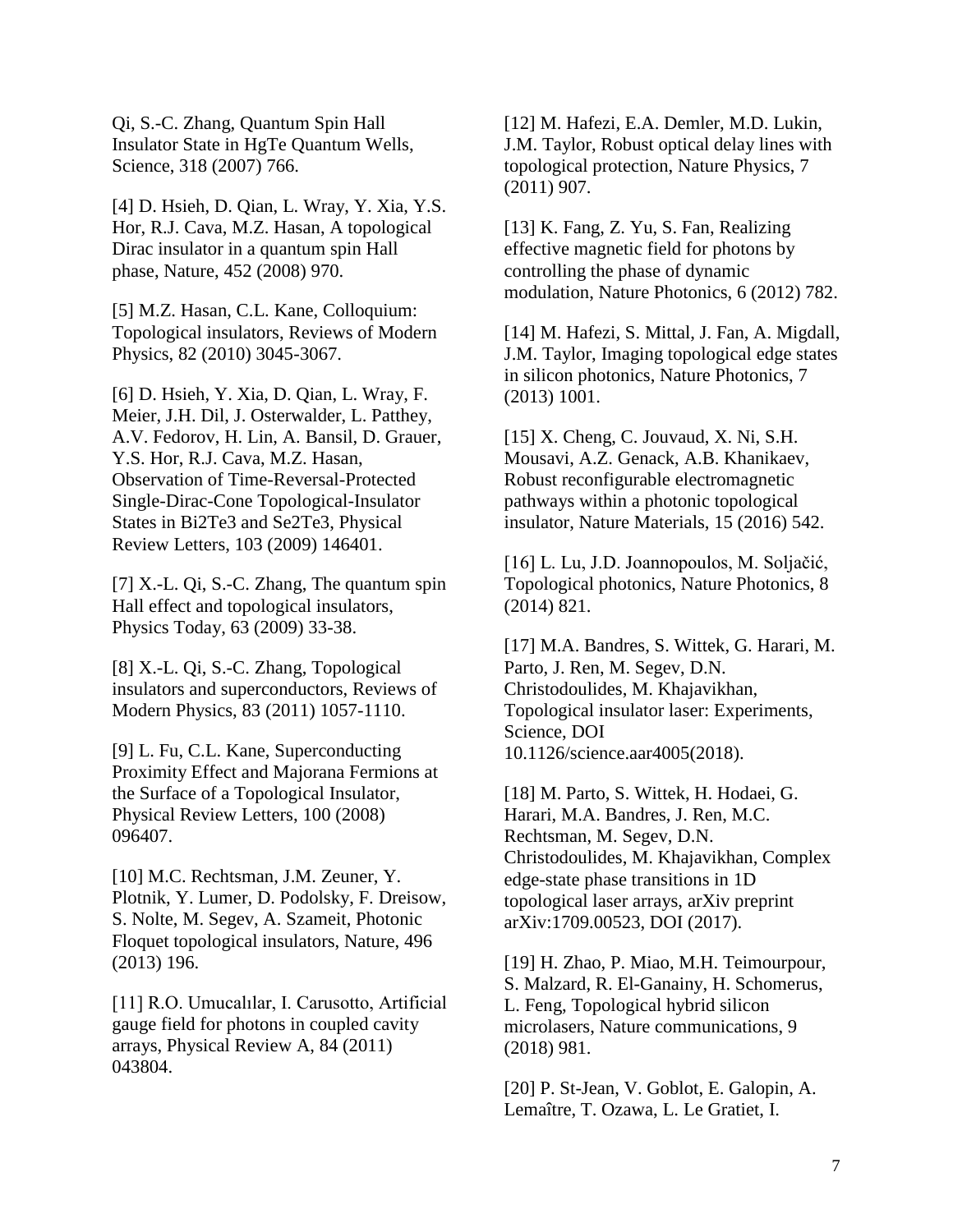Sagnes, J. Bloch, A. Amo, Lasing in topological edge states of a one-dimensional lattice, Nature Photonics, 11 (2017) 651- 656.

[21] M. Parto, S. Wittek, H. Hodaei, G. Harari, M.A. Bandres, J. Ren, M.C. Rechtsman, M. Segev, D.N. Christodoulides, M. Khajavikhan, Edge-Mode Lasing in 1D Topological Active Arrays, Physical Review Letters, 120 (2018) 113901.

[22] B. Bahari, A. Ndao, F. Vallini, A. El Amili, Y. Fainman, B. Kanté, Nonreciprocal lasing in topological cavities of arbitrary geometries, Science, DOI 10.1126/science.aao4551(2017).

[23] C.E. Rüter, K.G. Makris, R. El-Ganainy, D.N. Christodoulides, M. Segev, D. Kip, Observation of parity–time symmetry in optics, Nature physics, 6 (2010) 192.

[24] A. Guo, G. Salamo, D. Duchesne, R. Morandotti, M. Volatier-Ravat, V. Aimez, G. Siviloglou, D. Christodoulides, Observation of P T-symmetry breaking in complex optical potentials, Physical Review Letters, 103 (2009) 093902.

[25] R. El-Ganainy, K. Makris, D. Christodoulides, Z.H. Musslimani, Theory of coupled optical PT-symmetric structures, Optics letters, 32 (2007) 2632-2634.

[26] L. Feng, M. Ayache, J. Huang, Y.-L. Xu, M.-H. Lu, Y.-F. Chen, Y. Fainman, A. Scherer, Nonreciprocal light propagation in a silicon photonic circuit, Science, 333 (2011) 729-733.

[27] B. Peng, Ş.K. Özdemir, F. Lei, F. Monifi, M. Gianfreda, G.L. Long, S. Fan, F. Nori, C.M. Bender, L. Yang, Parity–timesymmetric whispering-gallery microcavities, Nature Physics, 10 (2014) 394.

[28] L. Feng, Z.J. Wong, R.-M. Ma, Y. Wang, X. Zhang, Single-mode laser by parity-time symmetry breaking, Science, 346 (2014) 972-975.

[29] Y. Chong, L. Ge, A.D. Stone, P T-Symmetry Breaking and Laser-Absorber Modes in Optical Scattering Systems, Physical Review Letters, 106 (2011) 093902.

[30] H. Hodaei, M.-A. Miri, M. Heinrich, D.N. Christodoulides, M. Khajavikhan, Parity-time–symmetric microring lasers, Science, 346 (2014) 975-978.

[31] W.P. Su, J. Schrieffer, A.J. Heeger, Solitons in polyacetylene, Physical Review Letters, 42 (1979) 1698.

[32] N. Malkova, I. Hromada, X. Wang, G. Bryant, Z. Chen, Observation of optical Shockley-like surface states in photonic superlattices, Optics letters, 34 (2009) 1633- 1635.

[33] P. Delplace, D. Ullmo, G. Montambaux, Zak phase and the existence of edge states in graphene, Physical Review B, 84 (2011) 195452.

[34] J. Zak, Berry's phase for energy bands in solids, Physical review letters, 62 (1989) 2747.

[35] C.M. Bender, M. DeKieviet, S.P. Klevansky, PT quantum mechanics, Philos Trans A Math Phys Eng Sci, 371 (2013) 20120523.

[36] S. Weimann, M. Kremer, Y. Plotnik, Y. Lumer, S. Nolte, K.G. Makris, M. Segev, M.C. Rechtsman, A. Szameit, Topologically protected bound states in photonic parity–